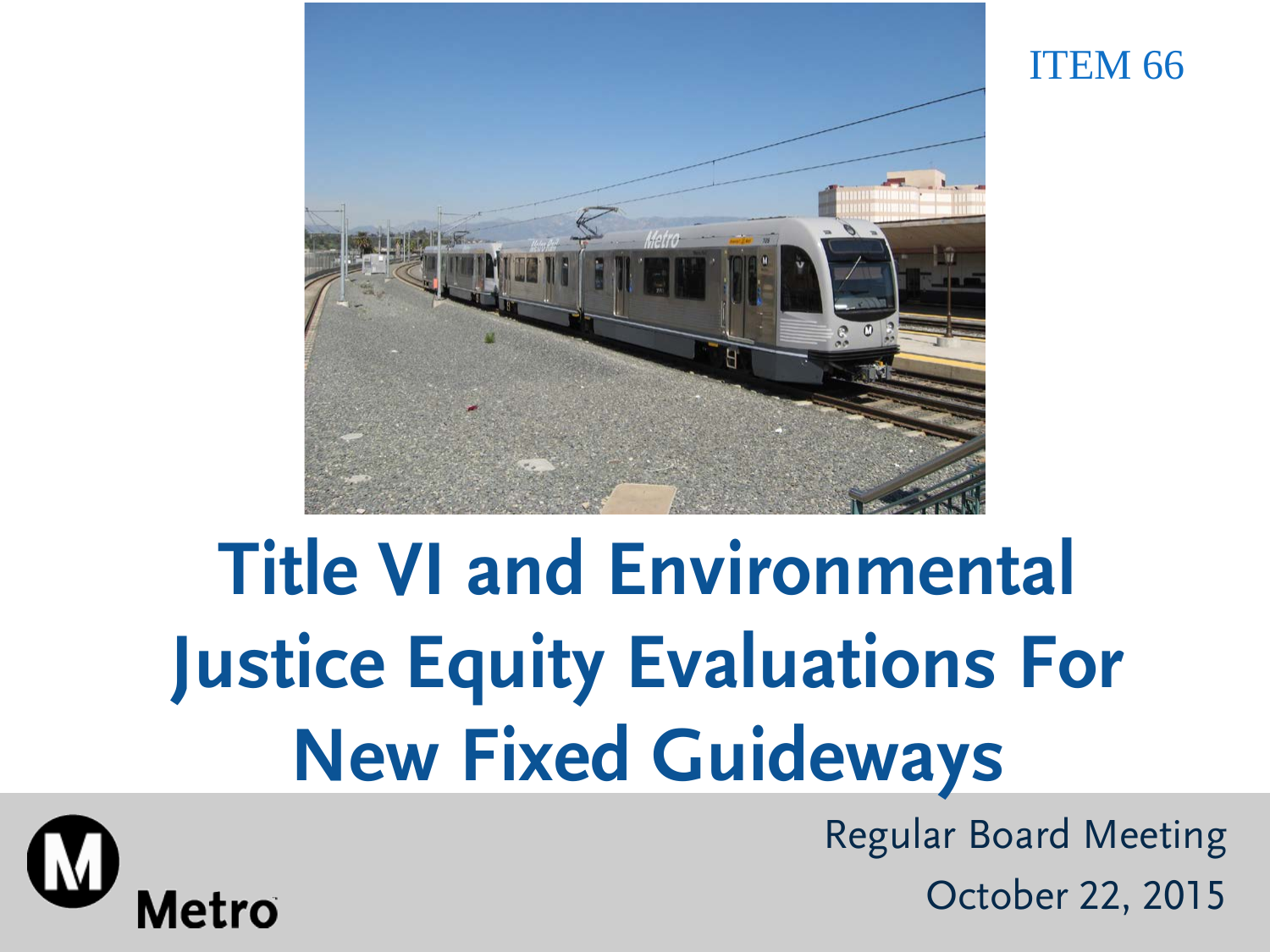## **Exposition Transit Corridor Phase 2**

- 6.6 Mile Extension
- 7 Stations
- 43,600 Daily Boardings by 2020

| <b>Design</b><br><b>Headway</b>       | Peak: 5'                                                                               |
|---------------------------------------|----------------------------------------------------------------------------------------|
| <b>Maintenance</b><br><b>Facility</b> | Address: 1955 Centinela Ave,<br>Santa Monica, CA 90404<br><b>Capacity: 48 Vehicles</b> |



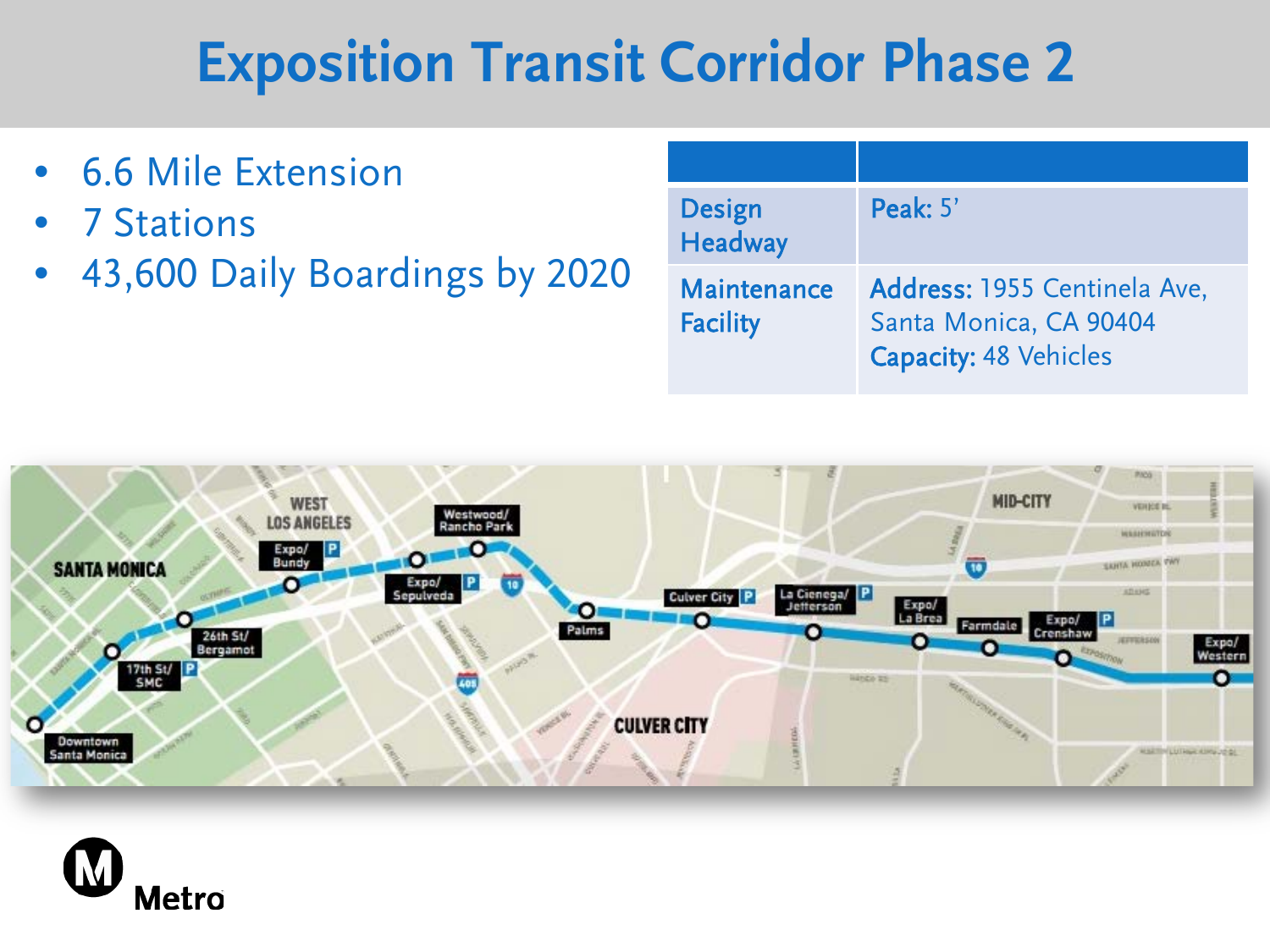# **Gold Line Foothill Extension Phase 2A**

- 11.5 Mile Extension
- 6 Stations
- 69,300 Daily Boardings by 2025

| <b>Design</b><br><b>Headway</b>       | Peak: 5'                                                                           |
|---------------------------------------|------------------------------------------------------------------------------------|
| <b>Maintenance</b><br><b>Facility</b> | Address: 1600 S. California,<br>Monrovia, CA 91016<br><b>Capacity: 84 Vehicles</b> |

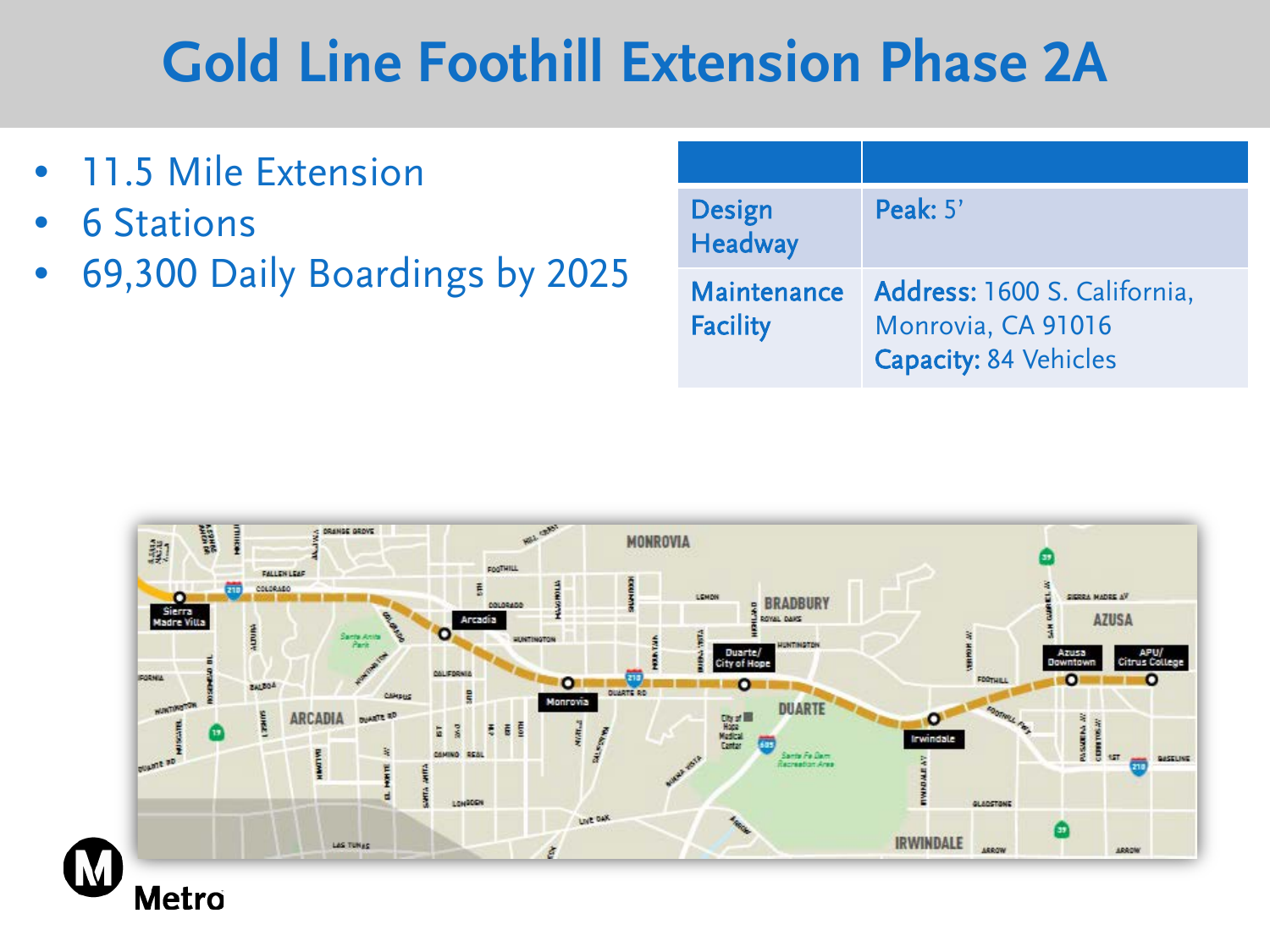# **Title VI Background**

- **• It is a Federal requirement to conduct a service and fare equity analysis of any new fixed guideway project six months prior to opening.**
- **• This requirement was a new obligation included in revised FTA guidelines issued two years ago.**

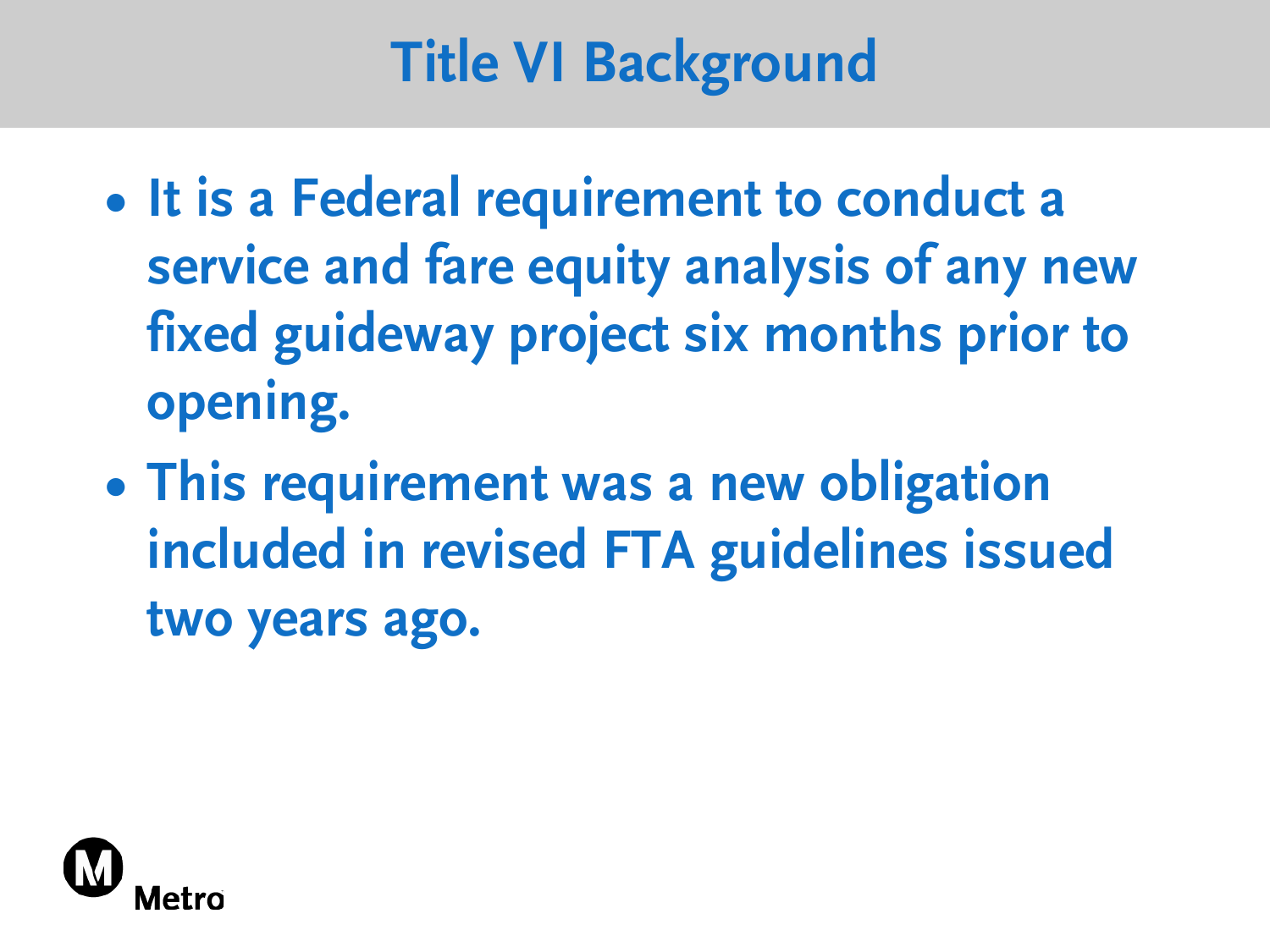#### **Report Overview**

- **• Demographic Analysis of impacted minority and poverty populations in two fixed guideway corridors – Expo Phase 2 and Gold Line Phase 2a.**
- **• A set of findings for Board action based on the results of the analysis.**

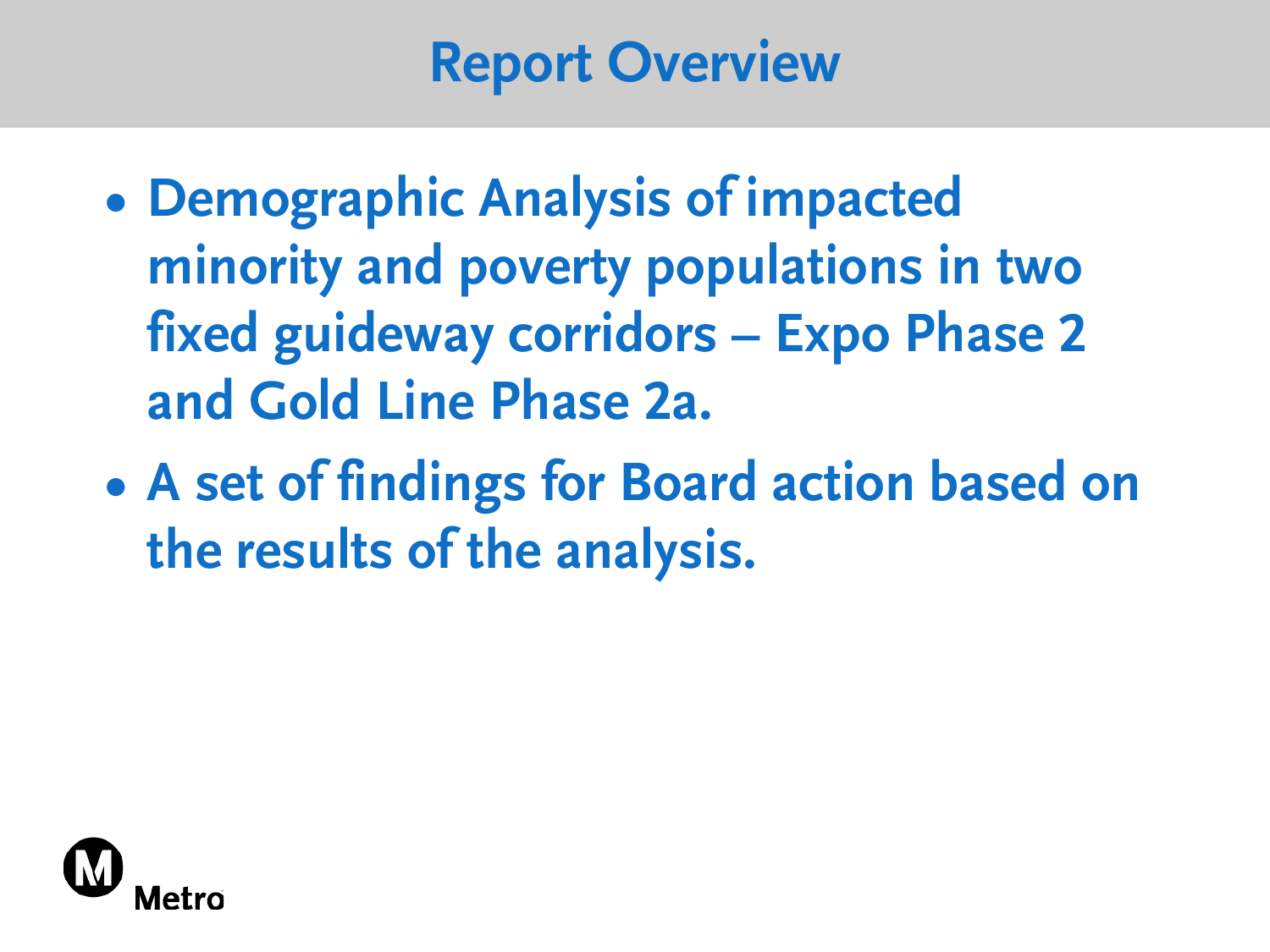### **Definitions**

- **• Title VI Disparate Impact:**
	- **– A finding that the impacted minority population for a beneficial project was significantly less than Metro's service area minority population.**
- **• Environment Justice - Disproportionate Burden:**
	- **– A finding that the impacted poverty population for a beneficial project was significantly less than Metro's service area poverty population.**

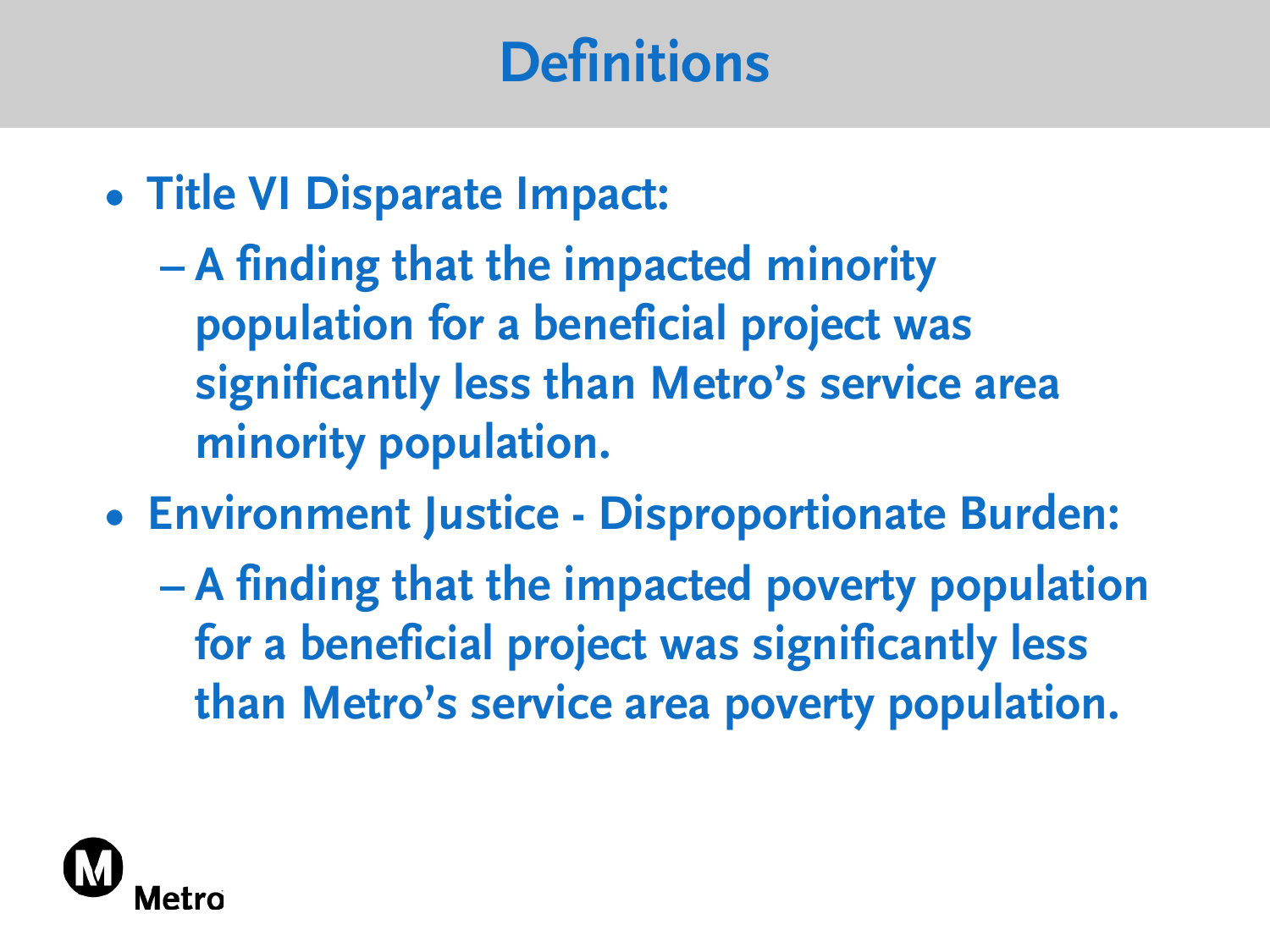# **Adopt Findings**

- **• Disparate Impact:**
	- **– No Impact for Expo or Gold Lines**
- **• Disproportionate Burden:**
	- **– No Impact for Expo**
	- **– The Gold Line Extension was found to create disproportionate burden on poverty level persons, e.g. there are a lower number of poverty level residents living along the right-of-way than currently in Metro's service area.**
	- **– Staff studied three alternatives. The only alternative that mitigated the disproportionate burden was unreasonable.**